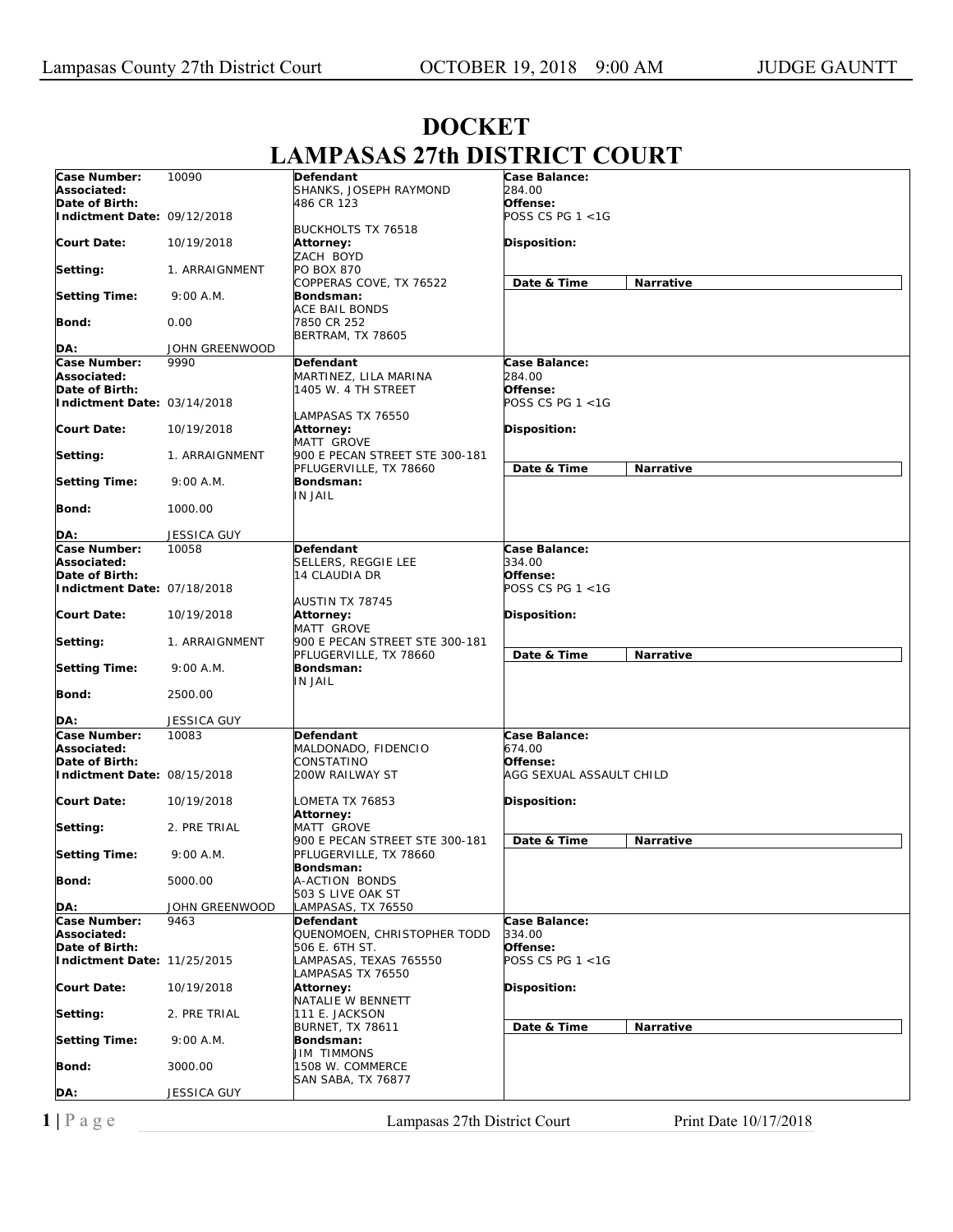| Case Number:                | 10061              |                                                          | Case Balance:                                  |
|-----------------------------|--------------------|----------------------------------------------------------|------------------------------------------------|
| Associated:                 |                    | Defendant<br>FAUGHT, LOGAN DALE                          | 574.00                                         |
| Date of Birth:              |                    | 905 W. AVE. C                                            | Offense:                                       |
|                             |                    |                                                          | INDECENCY W/CHILD SEXUAL CONTACT               |
| Indictment Date: 07/18/2018 |                    | LAMPASAS TX 76550                                        |                                                |
|                             |                    | <b>Attorney:</b>                                         | Disposition:                                   |
| Court Date:                 | 10/19/2018         | <b>MATT GROVE</b>                                        |                                                |
| Setting:                    | 2. PRE TRIAL       | 900 E PECAN STREET STE 300-181<br>PFLUGERVILLE, TX 78660 | Date & Time<br>Narrative                       |
|                             |                    | Bondsman:                                                |                                                |
| <b>Setting Time:</b>        | 9:00 A.M.          | A-ACTION BONDS                                           |                                                |
|                             |                    | 503 S LIVE OAK ST                                        |                                                |
| Bond:                       | 2500.00            | LAMPASAS, TX 76550                                       |                                                |
|                             |                    |                                                          |                                                |
| DA:                         | JOHN GREENWOOD     |                                                          |                                                |
| Case Number:<br>Associated: | 10060              | Defendant<br>SMITH, ELVIS GLEN                           | Case Balance:<br>674.00                        |
| Date of Birth:              |                    | 7874 CR 342                                              | Offense:                                       |
|                             |                    |                                                          | AGG SEXUAL ASSAULT CHILD                       |
| Indictment Date: 07/18/2018 |                    | MILANO TX 76556                                          |                                                |
|                             |                    | <b>Attorney:</b>                                         | Disposition:                                   |
| Court Date:                 | 10/19/2018         | PAUL HARRELL                                             |                                                |
|                             |                    | 412 S. LIVEOAK STREET                                    |                                                |
| Setting:                    | 2. PRE TRIAL       | LAMPASAS, TX 76550                                       | Date & Time<br>Narrative                       |
| <b>Setting Time:</b>        | 9:00 A.M.          | Bondsman:<br><b>IN JAIL</b>                              |                                                |
|                             |                    |                                                          |                                                |
| Bond:                       | 0.00               |                                                          |                                                |
|                             |                    |                                                          |                                                |
| DA:                         | JOHN GREENWOOD     |                                                          |                                                |
| Case Number:                | 10077              | <b>Defendant</b>                                         | Case Balance:                                  |
| Associated:                 |                    | LOYLESS, ASHLEY NICOLE                                   | 284.00                                         |
| Date of Birth:              |                    | 601 GAMEL ST                                             | Offense:<br>POSS CS PG 1 <1G                   |
| Indictment Date: 08/15/2018 |                    | LAMPASAS TX 76550                                        |                                                |
|                             |                    | <b>Attorney:</b>                                         | Disposition:                                   |
| <b>Court Date:</b>          | 10/19/2018         | ZACHARY J. MORRIS                                        |                                                |
|                             |                    | 412 S. LIVEOAK STREET                                    |                                                |
| Setting:                    | 2. PRE TRIAL       | LAMPASAS, TX 76550                                       | Date & Time<br>Narrative                       |
|                             |                    | Bondsman:                                                |                                                |
| <b>Setting Time:</b>        | 9:00 A.M.          | A-ACTION BONDS<br>503 S LIVE OAK ST                      |                                                |
| Bond:                       | 0.00               | LAMPASAS, TX 76550                                       |                                                |
|                             |                    |                                                          |                                                |
| DA:                         | <b>JESSICA GUY</b> |                                                          |                                                |
| Case Number:                | 10006              | Defendant                                                | Case Balance:                                  |
| Associated:                 |                    | CALDWELL, SAMUEL KEITH                                   | 384.00<br>Offense:                             |
| Date of Birth:              |                    | 10 CAMERON DR                                            |                                                |
| Indictment Date: 04/11/2018 |                    |                                                          |                                                |
|                             |                    |                                                          | DRIVING WHILE INTOXICATED 3RD OR MORE          |
|                             |                    | LAMPASAS TX 76550                                        |                                                |
| <b>Court Date:</b>          | 10/19/2018         | Attorney:<br>ZACHARY J. MORRIS                           | Disposition:                                   |
|                             |                    | 412 S. LIVEOAK STREET                                    |                                                |
| Setting:                    | 3. PLEA            | LAMPASAS, TX 76550                                       | Date & Time<br>Narrative                       |
|                             |                    | Bondsman:                                                |                                                |
| <b>Setting Time:</b>        | 9:00 A.M.          | A-ACTION BONDS                                           |                                                |
|                             |                    | 503 S LIVE OAK ST                                        |                                                |
| Bond:                       | 2500.00            | LAMPASAS, TX 76550                                       |                                                |
| DA:                         | <b>JESSICA GUY</b> |                                                          |                                                |
| Case Number:                | 9299               | Defendant                                                | Case Balance:                                  |
| Associated:                 |                    | PERRY, DIAMOND HUNTER                                    | 493.00                                         |
| Date of Birth:              |                    | 1004 CR 4804                                             | Offense:                                       |
|                             |                    |                                                          | DRIVING WHILE INTOXICATED W/CHILD UNDER 15 YOA |
| Indictment Date: 11/12/2014 |                    | COPPERAS COVE TX 76522                                   |                                                |
| Court Date:                 | 10/19/2018         | <b>Attorney:</b><br><b>MATT GROVE</b>                    | Disposition:                                   |
|                             |                    | 900 E PECAN STREET STE 300-181                           |                                                |
| Setting:                    | 3. PLEA            | PFLUGERVILLE, TX 78660                                   | Date & Time<br>Narrative                       |
|                             |                    | Bondsman:                                                |                                                |
| <b>Setting Time:</b>        | 9:00 A.M.          | <b>IN JAIL</b>                                           |                                                |
|                             |                    |                                                          |                                                |
| Bond:                       | 2500.00            |                                                          |                                                |
| DA:                         | JESSICA GUY        |                                                          |                                                |
| $2 P \text{ a } g e$        |                    | Lampasas 27th District Court                             | Print Date 10/17/2018                          |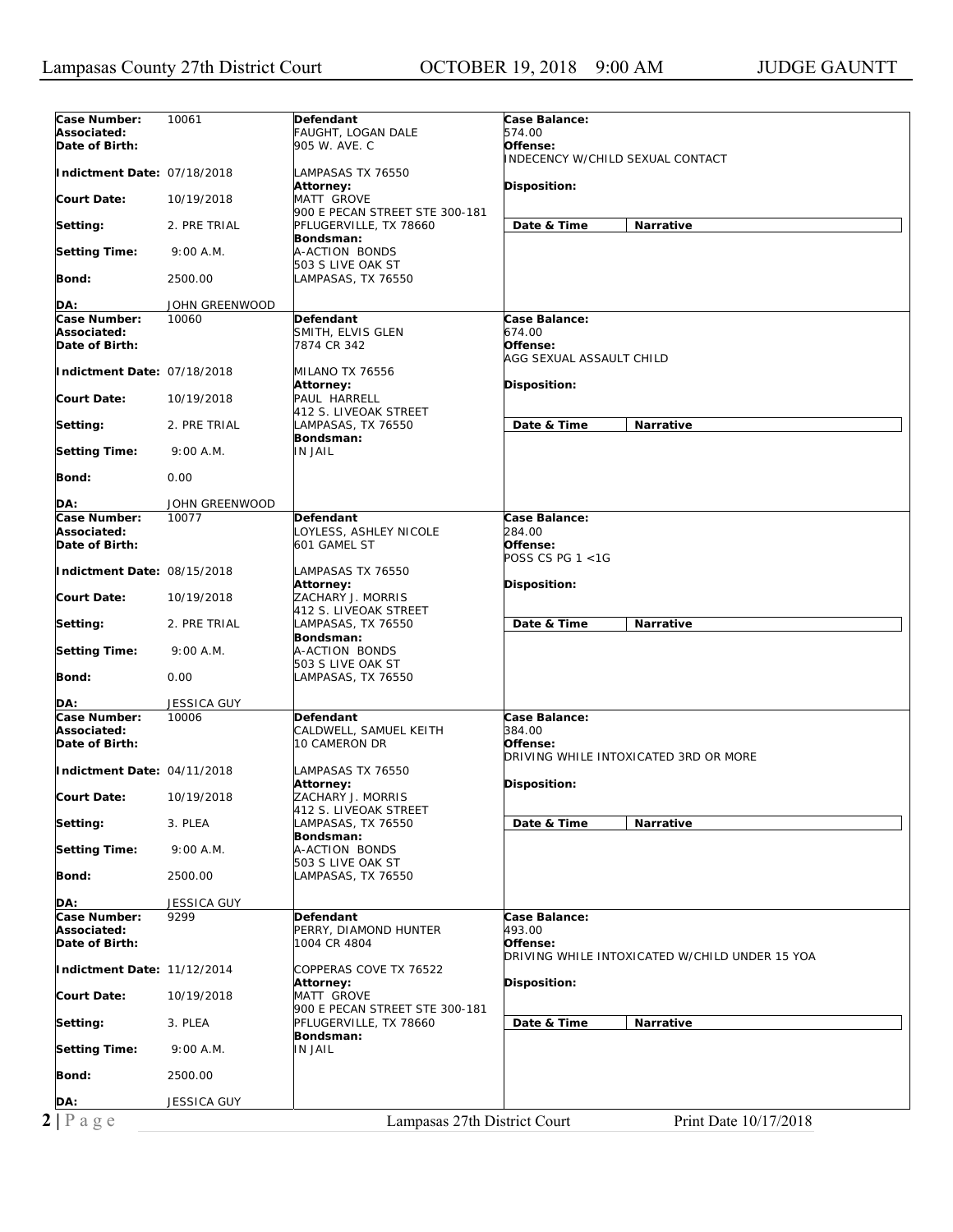| Case Number:                | 10028              | Defendant                      | Case Balance:          |                                         |
|-----------------------------|--------------------|--------------------------------|------------------------|-----------------------------------------|
| Associated:                 |                    | KITCHEN, VINCENT ISSAIHA       | 284.00                 |                                         |
| Date of Birth:              |                    | 13417 HENNEMAN                 | Offense:               |                                         |
|                             |                    |                                | POSS CS PG 1 >=4G<200G |                                         |
| Indictment Date: 05/16/2018 |                    | PFLUGERVILLE TX 78660          |                        |                                         |
|                             |                    | Attorney:                      | Disposition:           |                                         |
| <b>Court Date:</b>          | 10/19/2018         | MATT GROVE                     |                        |                                         |
|                             |                    | 900 E PECAN STREET STE 300-181 |                        |                                         |
| Setting:                    | 3. PLEA            | PFLUGERVILLE, TX 78660         | Date & Time            | Narrative                               |
|                             |                    | Bondsman:                      |                        |                                         |
| <b>Setting Time:</b>        | 9:00 A.M.          | <b>BOND BAIL BONDS</b>         |                        |                                         |
|                             |                    | PO BOX 532                     |                        |                                         |
| Bond:                       | 4000.00            | COMANCHE, TX 76442             |                        |                                         |
|                             |                    |                                |                        |                                         |
| DA:                         | JOHN GREENWOOD     |                                |                        |                                         |
| Case Number:                | 10026              | Defendant                      | Case Balance:          |                                         |
| Associated:                 |                    | REYNA, FRANCISCO XAVIER        | 284.00                 |                                         |
| Date of Birth:              |                    |                                | Offense:               |                                         |
|                             |                    | <b>PO BOX 233</b>              |                        |                                         |
|                             |                    |                                | POSS CS PG 1 <1G       |                                         |
| Indictment Date: 05/18/2018 |                    | LOMETA TX 76853                |                        |                                         |
|                             |                    | Attorney:                      | Disposition:           |                                         |
| <b>Court Date:</b>          | 10/19/2018         | <b>GARY PRUST</b>              |                        |                                         |
|                             |                    | P.O. BOX 6216                  |                        |                                         |
| Setting:                    | 3. PLEA            | AUSTIN, TX 78762               | Date & Time            | <b>Narrative</b>                        |
|                             |                    | Bondsman:                      |                        |                                         |
| <b>Setting Time:</b>        | 9:00 A.M.          | <b>BOND BAIL BONDS</b>         |                        |                                         |
|                             |                    | PO BOX 532                     |                        |                                         |
| Bond:                       | 3000.00            | COMANCHE, TX 76442             |                        |                                         |
|                             |                    |                                |                        |                                         |
| DA:                         | <b>JESSICA GUY</b> |                                |                        |                                         |
| Case Number:                | 9920               | Defendant                      | Case Balance:          |                                         |
| Associated:                 |                    | LAWSON, CLORISSA LYNN          | 284.00                 |                                         |
| Date of Birth:              |                    | 2012 SUNSET                    | Offense:               |                                         |
|                             |                    |                                | POSS CS PG 1 <1G       |                                         |
| Indictment Date: 11/15/2017 |                    | KILLEEN TX 76543               |                        |                                         |
|                             |                    | Attorney:                      | Disposition:           |                                         |
| <b>Court Date:</b>          | 10/19/2018         | <b>GARY PRUST</b>              |                        |                                         |
|                             |                    | P.O. BOX 6216                  |                        |                                         |
|                             | 3. PLEA            | AUSTIN, TX 78762               | Date & Time            | Narrative                               |
| Setting:                    |                    |                                |                        |                                         |
|                             |                    | Bondsman:                      |                        |                                         |
| <b>Setting Time:</b>        | 9:00 A.M.          | A-ACTION BONDS                 |                        |                                         |
|                             |                    | 503 S LIVE OAK ST              |                        |                                         |
| Bond:                       | 2500.00            | LAMPASAS, TX 76550             |                        |                                         |
|                             |                    |                                |                        |                                         |
| DA:                         | <b>JESSICA GUY</b> |                                |                        |                                         |
| Case Number:                | 10057              | Defendant                      | Case Balance:          |                                         |
| Associated:                 |                    | WALLACE, DAVID JAY             | 224.00                 |                                         |
| Date of Birth:              |                    | 235 PR 44352                   | Offense:               |                                         |
|                             |                    |                                |                        | POSS W/INT TO PROMOTE CHILD PORNOGRAPHY |
| Indictment Date: 07/18/2018 |                    | LAMPASAS TX 76550              |                        |                                         |
|                             |                    | Attorney:                      | Disposition:           |                                         |
| <b>Court Date:</b>          | 10/19/2018         | PAUL HARRELL                   |                        |                                         |
|                             |                    | 412 S. LIVEOAK STREET          |                        |                                         |
| Setting:                    | 3. PLEA            | LAMPASAS, TX 76550             | Date & Time            | Narrative                               |
|                             |                    | Bondsman:                      |                        |                                         |
| <b>Setting Time:</b>        | 9:00 A.M.          | A-ACTION BONDS                 |                        |                                         |
|                             |                    | 503 S LIVE OAK ST              |                        |                                         |
| Bond:                       | 0.00               | LAMPASAS, TX 76550             |                        |                                         |
|                             |                    |                                |                        |                                         |
| DA:                         | JOHN GREENWOOD     |                                |                        |                                         |
| Case Number:                |                    |                                | Case Balance:          |                                         |
|                             |                    |                                |                        |                                         |
|                             | 9991               | Defendant                      |                        |                                         |
| Associated:                 |                    | THORNTON-JOY, DIANA LYNN       | 339.00                 |                                         |
| Date of Birth:              |                    | 306 N PARK ST                  | Offense:               |                                         |
|                             |                    |                                | POSS CS PG 1 <1G       |                                         |
| Indictment Date: 03/14/2018 |                    | LAMPASAS TX 76550              |                        |                                         |
|                             |                    | <b>Attorney:</b>               | Disposition:           |                                         |
| <b>Court Date:</b>          | 10/19/2018         | <b>BILL PRICE</b>              |                        |                                         |
|                             |                    | 408 SOUTH LIVE OAK             |                        |                                         |
| Setting:                    | 3. PLEA            | LAMPASAS, TX 76550             | Date & Time            | Narrative                               |
|                             |                    | Bondsman:                      |                        |                                         |
| <b>Setting Time:</b>        | 9:00 A.M.          | <b>IN JAIL</b>                 |                        |                                         |
|                             |                    |                                |                        |                                         |
| Bond:                       | 0.00               |                                |                        |                                         |
|                             |                    |                                |                        |                                         |
| DA:                         | JESSICA GUY        |                                |                        |                                         |
| $3 P \text{ a } g e$        |                    | Lampasas 27th District Court   |                        | Print Date 10/17/2018                   |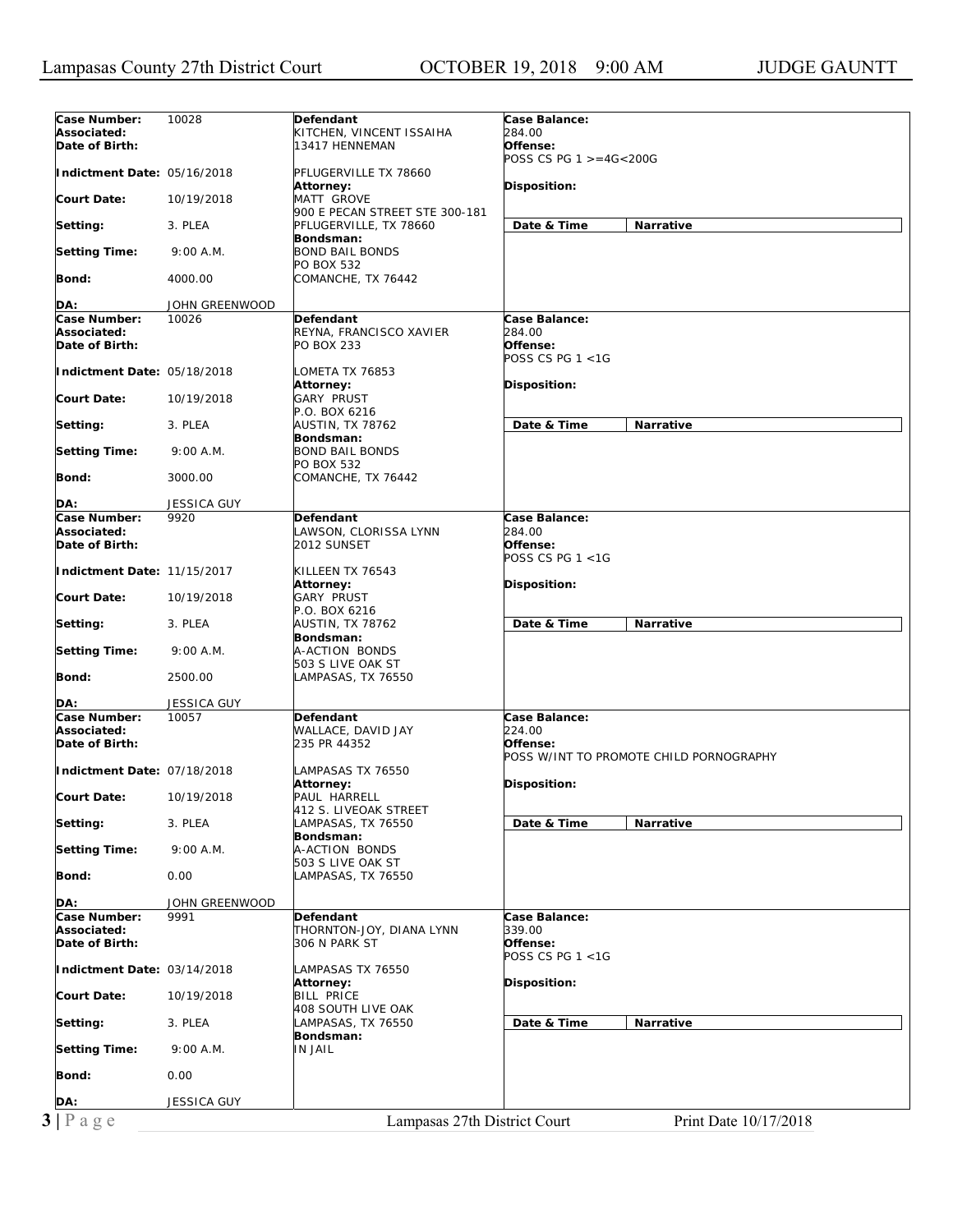| Case Number:                                     | 10050                 | Defendant                                           | Case Balance:                                |
|--------------------------------------------------|-----------------------|-----------------------------------------------------|----------------------------------------------|
| Associated:                                      |                       | CONLON, SKYLAR JAMES                                | 224.00                                       |
| Date of Birth:                                   |                       | 2404 SEHWERTNER DR                                  | Offense:                                     |
|                                                  |                       |                                                     | PROH SUBSTANCE/ITEM IN CORRECTIONAL FACILITY |
| Indictment Date: 06/13/2018                      |                       | KILLEEN TX 76542                                    |                                              |
|                                                  |                       | Attorney:                                           | Disposition:                                 |
| <b>Court Date:</b>                               | 10/19/2018            | <b>BILL PRICE</b>                                   |                                              |
|                                                  |                       | 408 SOUTH LIVE OAK                                  |                                              |
| Setting:                                         | 3. PLEA               | LAMPASAS, TX 76550                                  | Date & Time<br>Narrative                     |
| <b>Setting Time:</b>                             | 9:00 A.M.             | Bondsman:<br>PR BOND                                |                                              |
|                                                  |                       |                                                     |                                              |
| Bond:                                            | 1500.00               |                                                     |                                              |
|                                                  |                       |                                                     |                                              |
| DA:                                              | JESSICA GUY           |                                                     |                                              |
| Case Number:                                     | 10024                 | <b>Defendant</b>                                    | Case Balance:                                |
| Associated:                                      |                       | COLE, PRESTON CLAYTON                               | 224.00                                       |
| Date of Birth:                                   |                       | 500 S. 4TH                                          | Offense:                                     |
|                                                  |                       |                                                     | <b>BURGLARY OF HABITATION</b>                |
| Indictment Date: 01/01/1900                      |                       |                                                     |                                              |
|                                                  |                       | Attorney:                                           | Disposition:                                 |
| <b>Court Date:</b>                               | 10/19/2018            | <b>GARY PRUST</b>                                   |                                              |
|                                                  |                       | P.O. BOX 6216                                       |                                              |
| Setting:                                         | 3. PLEA               | <b>AUSTIN, TX 78762</b><br>Bondsman:                | Date & Time<br><b>Narrative</b>              |
| <b>Setting Time:</b>                             | 9:00 A.M.             | <b>IN JAIL</b>                                      |                                              |
|                                                  |                       |                                                     |                                              |
| Bond:                                            | 0.00                  |                                                     |                                              |
|                                                  |                       |                                                     |                                              |
| DA:                                              | <b>JOHN GREENWOOD</b> |                                                     |                                              |
| Case Number:                                     | 10025                 | Defendant                                           | Case Balance:                                |
| Associated:                                      |                       | MCDONALD, WILLIAM HARTWELL                          | 284.00                                       |
| Date of Birth:                                   |                       | 1157 FM 2271                                        | Offense:                                     |
|                                                  |                       |                                                     | POSS CS PG $1 < 1$ G                         |
| Indictment Date: 05/16/2018                      |                       | BELTON TX 76513                                     |                                              |
|                                                  |                       | Attorney:                                           | Disposition:                                 |
| Court Date:                                      | 10/19/2018            | <b>BILL PRICE</b>                                   |                                              |
|                                                  | 3. PLEA               | 408 SOUTH LIVE OAK<br>LAMPASAS, TX 76550            | Date & Time<br>Narrative                     |
| Setting:                                         |                       | Bondsman:                                           |                                              |
| <b>Setting Time:</b>                             | 9:00 A.M.             | <b>BOND BAIL BONDS</b>                              |                                              |
|                                                  |                       | PO BOX 532                                          |                                              |
| Bond:                                            | 5000.00               | COMANCHE, TX 76442                                  |                                              |
|                                                  |                       |                                                     |                                              |
| DA:                                              | JESSICA GUY           |                                                     |                                              |
| Case Number:                                     | 9721                  | Defendant                                           | Case Balance:                                |
| Associated:                                      |                       | WARREN, WILLIAMS JOSHUA                             | 333.00                                       |
| Date of Birth:                                   |                       | 231 PR 4032                                         | Offense:                                     |
|                                                  |                       |                                                     | <b>BURGLARY OF HABITATION</b>                |
| Indictment Date: 02/15/2017                      |                       | LAMPASAS TX 76550                                   |                                              |
| <b>Court Date:</b>                               | 10/19/2018            | Attorney:                                           | Disposition:                                 |
|                                                  |                       | <b>BILL PRICE</b><br>408 SOUTH LIVE OAK             |                                              |
| Setting:                                         | 3. PLEA               | LAMPASAS, TX 76550                                  | Date & Time<br>Narrative                     |
|                                                  |                       | Bondsman:                                           |                                              |
| <b>Setting Time:</b>                             | 9:00 A.M.             | IN JAIL                                             |                                              |
|                                                  |                       |                                                     |                                              |
| Bond:                                            | 3000.00               |                                                     |                                              |
|                                                  |                       |                                                     |                                              |
| DA:                                              | JOHN GREENWOOD        |                                                     |                                              |
| Case Number:                                     | 9325                  | Defendant                                           | Case Balance:                                |
| Associated:                                      | 9378                  | ALVAREZ, ISREAL                                     | 424.00                                       |
| Date of Birth:                                   |                       | 501 N. SUMMER ST.                                   | Offense:                                     |
|                                                  |                       |                                                     | EVADING ARREST DET W/PREV CONVICTION         |
| Indictment Date: 01/21/2015                      |                       |                                                     |                                              |
| <b>Court Date:</b>                               |                       | Attorney:<br>NATALIE W BENNETT                      | Disposition:                                 |
|                                                  | 10/19/2018            | 111 E. JACKSON                                      |                                              |
|                                                  |                       |                                                     | Date & Time<br>Narrative                     |
|                                                  |                       |                                                     |                                              |
|                                                  | 4. OPEN PLEA          | <b>BURNET, TX 78611</b>                             |                                              |
|                                                  |                       | Bondsman:                                           |                                              |
|                                                  | 9:00 A.M.             | AA ACTION BAIL BONDS<br>216 WEST UNIVERSITY SUITE A |                                              |
|                                                  | 1500.00               | GEORGETOWN, TX 78626                                |                                              |
|                                                  |                       |                                                     |                                              |
| Setting:<br><b>Setting Time:</b><br>Bond:<br>DA: | JESSICA GUY           |                                                     |                                              |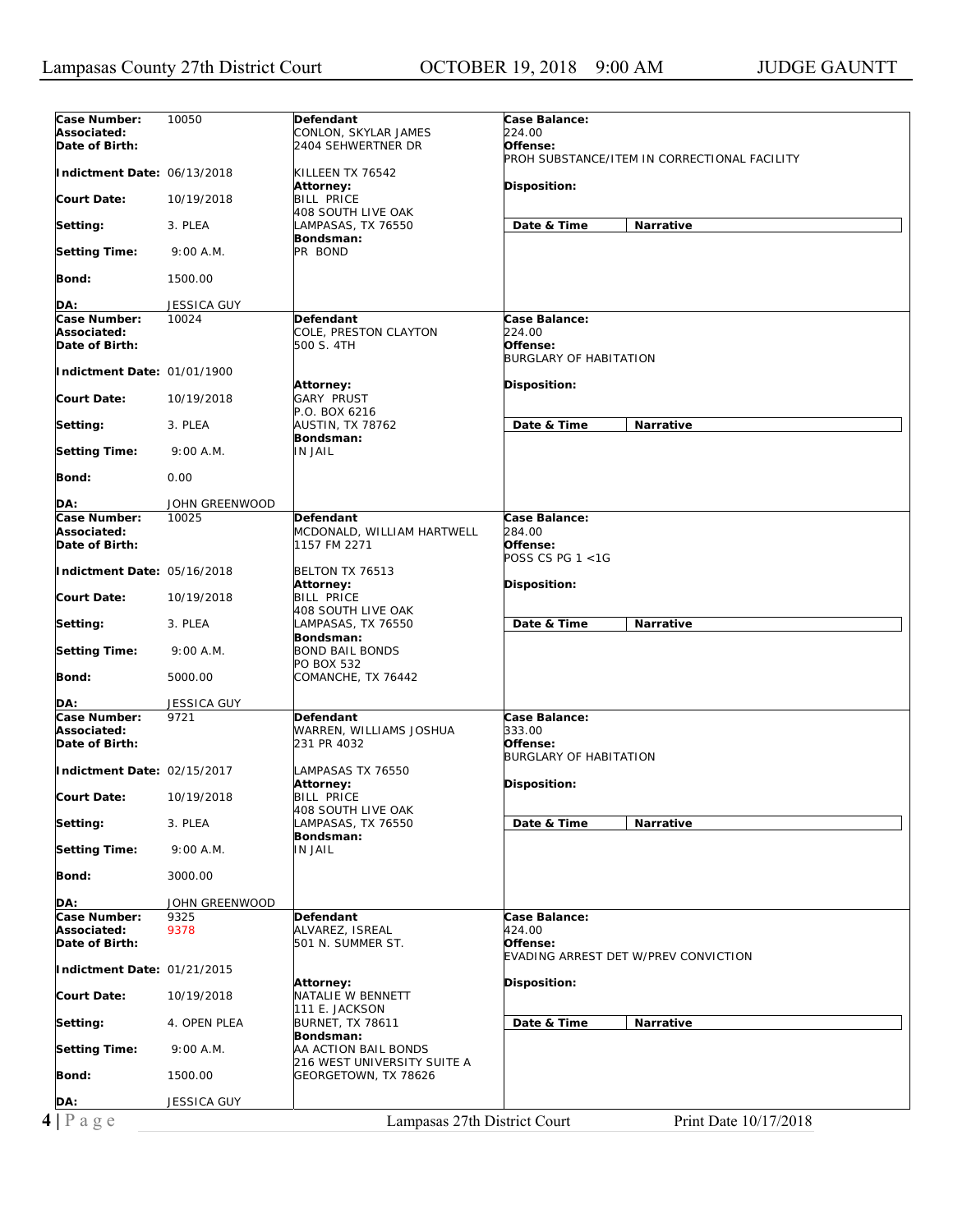| Case Number:                | 9378                  | Defendant                    | Case Balance:                        |
|-----------------------------|-----------------------|------------------------------|--------------------------------------|
| Associated:                 | 9325                  | ALVAREZ, ISRAEL              | 299.00                               |
| Date of Birth:              |                       | 501 N. SUMMER STREET         | Offense:                             |
|                             |                       |                              | EVADING ARREST DET W/PREV CONVICTION |
| Indictment Date: 04/15/2015 |                       | LAMPASAS TX 76550            |                                      |
|                             |                       |                              |                                      |
|                             |                       | Attorney:                    | Disposition:                         |
| <b>Court Date:</b>          | 10/19/2018            | NATALIE W BENNETT            |                                      |
|                             |                       | 111 E. JACKSON               |                                      |
| Setting:                    | 4. OPEN PLEA          | <b>BURNET, TX 78611</b>      | Date & Time<br>Narrative             |
|                             |                       | Bondsman:                    |                                      |
|                             | 9:00 A.M.             | AA ACTION BAIL BONDS         |                                      |
| <b>Setting Time:</b>        |                       |                              |                                      |
|                             |                       | 216 WEST UNIVERSITY SUITE A  |                                      |
| Bond:                       | 1500.00               | GEORGETOWN, TX 78626         |                                      |
|                             |                       |                              |                                      |
| DA:                         | JESSICA GUY           |                              |                                      |
| Case Number:                | 9870                  | <b>Defendant</b>             | Case Balance:                        |
| Associated:                 |                       | WHITE, LORENZO MAURICE       | <i>224.00</i>                        |
| Date of Birth:              |                       | 1107 ANNA LEE DR             | Offense:                             |
|                             |                       |                              |                                      |
|                             |                       |                              | UNL POSS FIREARM BY FELON            |
| Indictment Date: 09/13/2017 |                       |                              |                                      |
|                             |                       | Attorney:                    | <b>Disposition:</b>                  |
| <b>Court Date:</b>          | 10/19/2018            | ROBERT HARRIS                |                                      |
|                             |                       | 404 NORTH MAIN               |                                      |
| Setting:                    | 5. PUNISHMENT         | <b>BELTON, TX 76513</b>      | Date & Time<br><b>Narrative</b>      |
|                             |                       |                              |                                      |
|                             |                       | Bondsman:                    |                                      |
| <b>Setting Time:</b>        | 9:00 A.M.             | <b>ACE BAIL BONDS</b>        |                                      |
|                             |                       | 203 S WATER ST               |                                      |
| Bond:                       | 2500.00               | <b>BURNET, TX 78611</b>      |                                      |
|                             |                       |                              |                                      |
| DA:                         | <b>JOHN GREENWOOD</b> |                              |                                      |
| Case Number:                | 9392                  |                              | Case Balance:                        |
|                             |                       | Defendant                    |                                      |
| Associated:                 |                       | <b>BANKSTON, LANDON RAY</b>  | 359.00                               |
| Date of Birth:              |                       | 1306 EASTWIND                | Offense:                             |
|                             |                       |                              | POSS CS PG 2 >= 4G<400G              |
| Indictment Date: 05/13/2015 |                       | <b>EARLY TX 76802</b>        |                                      |
|                             |                       | <b>Attorney:</b>             | <b>Disposition:</b>                  |
| <b>Court Date:</b>          | 10/19/2018            | PAUL HARRELL                 |                                      |
|                             |                       | 412 S. LIVEOAK STREET        |                                      |
|                             |                       |                              |                                      |
| Setting:                    | ADJUDICATION          | LAMPASAS, TX 76550           | Date & Time<br><b>Narrative</b>      |
|                             | ANNOUNCEMENT          | Bondsman:                    |                                      |
|                             |                       |                              |                                      |
| <b>Setting Time:</b>        | 9:00 A.M.             | <b>FREEDOM BAIL BONDS</b>    |                                      |
|                             |                       |                              |                                      |
|                             |                       | 900 CONGRESS AVE SUITE M-150 |                                      |
| Bond:                       | 2500.00               | AUSTIN, TX 78701             |                                      |
|                             |                       |                              |                                      |
| DA:                         | JESSICA GUY           |                              |                                      |
| Case Number:                | 9450                  | <b>Defendant</b>             | Case Balance:                        |
| Associated:                 |                       | HELGESSON, DAVID CAMERON     | 354.00                               |
| Date of Birth:              |                       | 61 CO RD 260                 | Offense:                             |
|                             |                       |                              |                                      |
|                             |                       |                              | BURGLARY OF BUILDING                 |
| Indictment Date: 10/14/2015 |                       | PRIDDY TX 76870              |                                      |
|                             |                       | Attorney:                    | Disposition:                         |
| <b>Court Date:</b>          | 10/19/2018            | NATALIE W BENNETT            |                                      |
|                             |                       | 111 E. JACKSON               |                                      |
| Setting:                    | ADJUDICATION          | <b>BURNET, TX 78611</b>      | Date & Time<br>Narrative             |
|                             | ANNOUNCEMENT          | Bondsman:                    |                                      |
| Setting Time:               | 9:00 A.M.             | <b>IN JAIL</b>               |                                      |
|                             |                       |                              |                                      |
|                             |                       |                              |                                      |
| Bond:                       | 5000.00               |                              |                                      |
|                             |                       |                              |                                      |
| DA:                         | <b>JESSICA GUY</b>    |                              |                                      |
| Case Number:                | 9292                  | Defendant                    | Case Balance:                        |
| Associated:                 |                       | JOHNSON, JOHNNA DENAY        | 374.00                               |
| Date of Birth:              |                       | 600 JOSEPHINE ST             | Offense:                             |
|                             |                       |                              | FRAUD DEL CS/PRESCRIPT SCH II        |
|                             |                       |                              |                                      |
| Indictment Date: 11/12/2014 |                       | BURNET TX 78611              |                                      |
|                             |                       | Attorney:                    | Disposition:                         |
| <b>Court Date:</b>          | 10/19/2018            | PAUL HARRELL                 |                                      |
|                             |                       | 412 S. LIVEOAK STREET        |                                      |
| Setting:                    | ADJUDICATION          | LAMPASAS, TX 76550           | Date & Time<br>Narrative             |
|                             | ANNOUNCEMENT          | Bondsman:                    |                                      |
|                             |                       |                              |                                      |
| <b>Setting Time:</b>        | 9:00 A.M.             | A-ACTION BONDS               |                                      |
|                             |                       | 503 S LIVE OAK ST            |                                      |
| Bond:                       | 0.00                  | LAMPASAS, TX 76550           |                                      |
|                             |                       |                              |                                      |
| DA:                         | <b>JESSICA GUY</b>    |                              |                                      |
| $5$   P a g e               |                       | Lampasas 27th District Court | Print Date 10/17/2018                |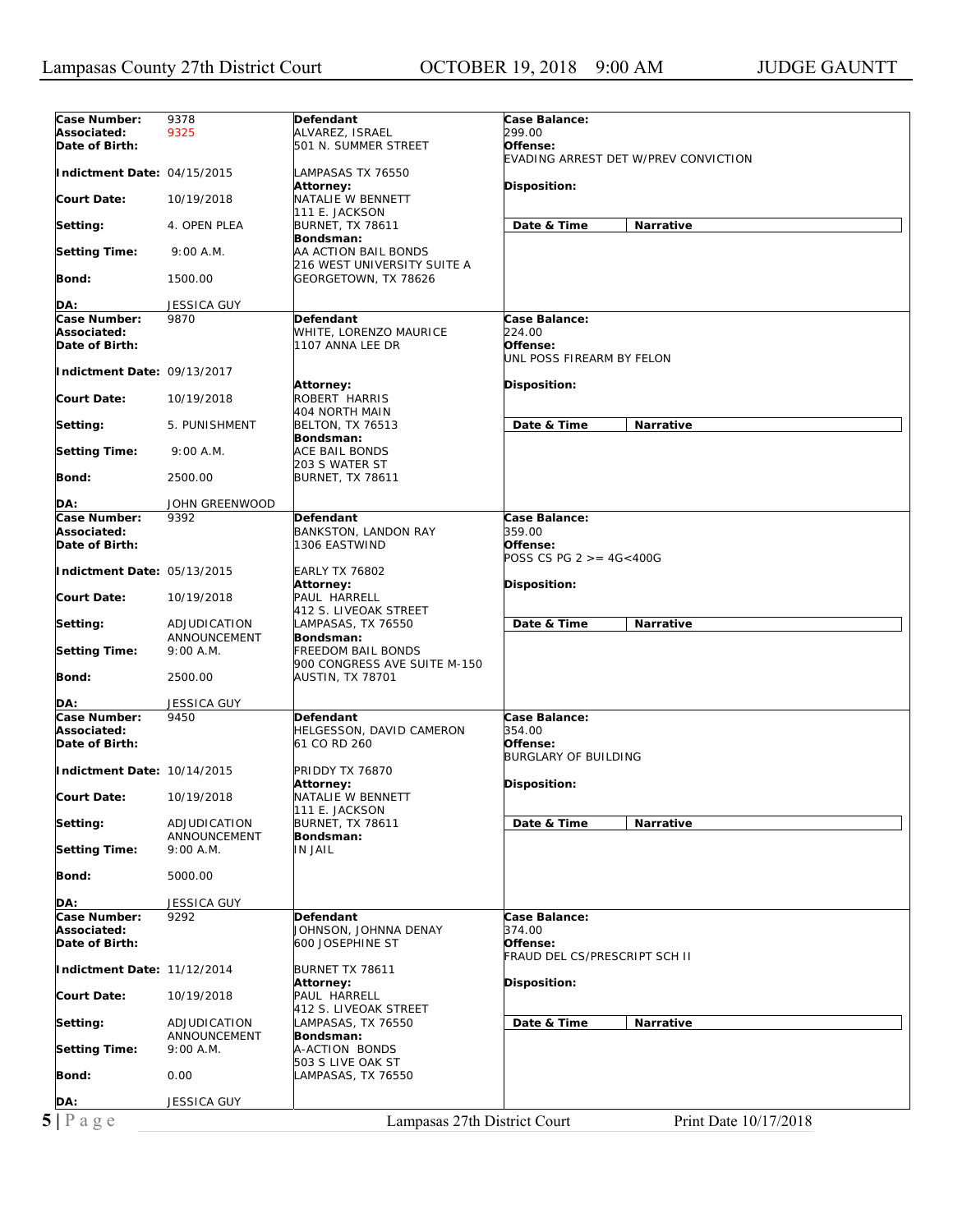| Associated:<br>CORNWELL, KENNETH ALAN<br>284.00<br>Date of Birth:<br>Offense:<br>408 NORTH RIDGE<br>MAN/DEL CS PG $1 > = 4G < 200G$<br>Indictment Date: 08/20/2014<br>LAMPASAS TX 76550<br>Attorney:<br>Disposition:<br>PAUL HARRELL<br>Court Date:<br>10/19/2018<br>412 S. LIVEOAK STREET<br>Date & Time<br>Narrative<br>Setting:<br>ADJUDICATION<br>LAMPASAS, TX 76550<br><b>HEARING</b><br>Bondsman:<br><b>JIM TIMMONS</b><br><b>Setting Time:</b><br>9:00 A.M.<br>1508 W. COMMERCE<br>Bond:<br>3000.00<br>SAN SABA, TX 76877<br>DA:<br>JOHN GREENWOOD<br>Case Number:<br>Case Balance:<br>9561<br>Defendant<br>439.00<br>Associated:<br>RHEA, MELINDA CAROLINE<br>Date of Birth:<br>1301 S LIVEOAK STREET<br>Offense:<br>POSS CS PG $2 > = 16 < 4G$<br>Indictment Date: 05/11/2016<br>SAN SABA TX 76877<br>Attorney:<br>Disposition:<br>Court Date:<br>RICHARD HAMMETT<br>10/19/2018<br>PO BOX 1787<br>Date & Time<br>Setting:<br>ADJUDICATION<br>LAMPASAS, TX 76550<br><b>Narrative</b><br>10/15/2018 2:07<br>DEFENDANT NEEDS TO APPEAR ON 10/19/18-<br><b>HEARING</b><br>Bondsman:<br><b>A-ACTION BONDS</b><br><b>Setting Time:</b><br>9:00 A.M.<br><b>P.M.</b><br>-ATTY APPEARANCE IS WAIVED--<br>503 S LIVE OAK ST<br>ADJUDICATION HEARING IS SET FOR 11/9/18<br><b>Bond:</b><br>5000.00<br>LAMPASAS, TX 76550<br>DA:<br><b>JESSICA GUY</b><br>Case Number:<br>Case Balance:<br>9866<br>Defendant<br>299.00<br>Associated:<br>MCDONALD, WILLIAM HARTWELL<br>Date of Birth:<br>1157 FM 2271<br>Offense:<br>TAMPER/FABRICATE PHYS EVID W/INTENT TO IMPAIR<br>Indictment Date: 09/13/2017<br>BELTON TX 76513<br>Disposition:<br>Attorney:<br><b>Court Date:</b><br><b>BILL PRICE</b><br>10/19/2018<br>408 SOUTH LIVE OAK<br>Date & Time<br>Narrative<br>LAMPASAS, TX 76550<br>ADJUDICATION<br><b>HEARING</b><br>Bondsman:<br>9:00 A.M.<br>PR BOND<br>0.00<br><b>JESSICA GUY</b><br><b>Defendant</b><br>Case Balance:<br>9915<br>284.00<br>9913<br>ODOM, CINDI DIANN<br>100 W. ELM / PO BOX 74<br>Offense:<br>POSS CS PG $1 < 1G$<br>Indictment Date: 11/15/2017<br>LOMETA TX 76853<br>Attorney:<br>Disposition:<br>MATT GROVE<br>10/19/2018<br>900 E PECAN STREET STE 300-181<br>PFLUGERVILLE, TX 78660<br>ADJUDICATION<br>Date & Time<br>Narrative<br><b>HEARING</b><br>Bondsman:<br><b>JIM TIMMONS</b><br>9:00 A.M.<br>1508 W. COMMERCE<br>50000.00<br>SAN SABA, TX 76877<br>JESSICA GUY<br>Case Number:<br>Defendant<br>Case Balance:<br>9291<br>TOWER, PAIGE NICOLE<br>364.00<br>Date of Birth:<br>Offense:<br>833 FM 2942<br><i>ARSON</i><br>Indictment Date: 11/12/2014<br>Disposition:<br><b>Attorney:</b><br><b>Court Date:</b><br><b>BILL PRICE</b><br>10/19/2018<br>408 SOUTH LIVE OAK<br>Date & Time<br>Narrative<br>Setting:<br>LAMPASAS, TX 76550<br>ADJUDICATION<br>Bondsman:<br><b>HEARING</b><br><b>IN JAIL</b><br><b>Setting Time:</b><br>9:00 A.M.<br>Bond:<br>5000.00<br>JOHN GREENWOOD<br>DA:<br>Lampasas 27th District Court<br>Print Date 10/17/2018 | Case Number:         | 9225 | Defendant | Case Balance: |
|---------------------------------------------------------------------------------------------------------------------------------------------------------------------------------------------------------------------------------------------------------------------------------------------------------------------------------------------------------------------------------------------------------------------------------------------------------------------------------------------------------------------------------------------------------------------------------------------------------------------------------------------------------------------------------------------------------------------------------------------------------------------------------------------------------------------------------------------------------------------------------------------------------------------------------------------------------------------------------------------------------------------------------------------------------------------------------------------------------------------------------------------------------------------------------------------------------------------------------------------------------------------------------------------------------------------------------------------------------------------------------------------------------------------------------------------------------------------------------------------------------------------------------------------------------------------------------------------------------------------------------------------------------------------------------------------------------------------------------------------------------------------------------------------------------------------------------------------------------------------------------------------------------------------------------------------------------------------------------------------------------------------------------------------------------------------------------------------------------------------------------------------------------------------------------------------------------------------------------------------------------------------------------------------------------------------------------------------------------------------------------------------------------------------------------------------------------------------------------------------------------------------------------------------------------------------------------------------------------------------------------------------------------------------------------------------------------------------------------------------------------------------------------------------------------------------------------------------------------------------------------------------------------------------------------------------------------------------------------|----------------------|------|-----------|---------------|
|                                                                                                                                                                                                                                                                                                                                                                                                                                                                                                                                                                                                                                                                                                                                                                                                                                                                                                                                                                                                                                                                                                                                                                                                                                                                                                                                                                                                                                                                                                                                                                                                                                                                                                                                                                                                                                                                                                                                                                                                                                                                                                                                                                                                                                                                                                                                                                                                                                                                                                                                                                                                                                                                                                                                                                                                                                                                                                                                                                                 |                      |      |           |               |
|                                                                                                                                                                                                                                                                                                                                                                                                                                                                                                                                                                                                                                                                                                                                                                                                                                                                                                                                                                                                                                                                                                                                                                                                                                                                                                                                                                                                                                                                                                                                                                                                                                                                                                                                                                                                                                                                                                                                                                                                                                                                                                                                                                                                                                                                                                                                                                                                                                                                                                                                                                                                                                                                                                                                                                                                                                                                                                                                                                                 |                      |      |           |               |
|                                                                                                                                                                                                                                                                                                                                                                                                                                                                                                                                                                                                                                                                                                                                                                                                                                                                                                                                                                                                                                                                                                                                                                                                                                                                                                                                                                                                                                                                                                                                                                                                                                                                                                                                                                                                                                                                                                                                                                                                                                                                                                                                                                                                                                                                                                                                                                                                                                                                                                                                                                                                                                                                                                                                                                                                                                                                                                                                                                                 |                      |      |           |               |
|                                                                                                                                                                                                                                                                                                                                                                                                                                                                                                                                                                                                                                                                                                                                                                                                                                                                                                                                                                                                                                                                                                                                                                                                                                                                                                                                                                                                                                                                                                                                                                                                                                                                                                                                                                                                                                                                                                                                                                                                                                                                                                                                                                                                                                                                                                                                                                                                                                                                                                                                                                                                                                                                                                                                                                                                                                                                                                                                                                                 |                      |      |           |               |
|                                                                                                                                                                                                                                                                                                                                                                                                                                                                                                                                                                                                                                                                                                                                                                                                                                                                                                                                                                                                                                                                                                                                                                                                                                                                                                                                                                                                                                                                                                                                                                                                                                                                                                                                                                                                                                                                                                                                                                                                                                                                                                                                                                                                                                                                                                                                                                                                                                                                                                                                                                                                                                                                                                                                                                                                                                                                                                                                                                                 |                      |      |           |               |
|                                                                                                                                                                                                                                                                                                                                                                                                                                                                                                                                                                                                                                                                                                                                                                                                                                                                                                                                                                                                                                                                                                                                                                                                                                                                                                                                                                                                                                                                                                                                                                                                                                                                                                                                                                                                                                                                                                                                                                                                                                                                                                                                                                                                                                                                                                                                                                                                                                                                                                                                                                                                                                                                                                                                                                                                                                                                                                                                                                                 |                      |      |           |               |
|                                                                                                                                                                                                                                                                                                                                                                                                                                                                                                                                                                                                                                                                                                                                                                                                                                                                                                                                                                                                                                                                                                                                                                                                                                                                                                                                                                                                                                                                                                                                                                                                                                                                                                                                                                                                                                                                                                                                                                                                                                                                                                                                                                                                                                                                                                                                                                                                                                                                                                                                                                                                                                                                                                                                                                                                                                                                                                                                                                                 |                      |      |           |               |
|                                                                                                                                                                                                                                                                                                                                                                                                                                                                                                                                                                                                                                                                                                                                                                                                                                                                                                                                                                                                                                                                                                                                                                                                                                                                                                                                                                                                                                                                                                                                                                                                                                                                                                                                                                                                                                                                                                                                                                                                                                                                                                                                                                                                                                                                                                                                                                                                                                                                                                                                                                                                                                                                                                                                                                                                                                                                                                                                                                                 |                      |      |           |               |
|                                                                                                                                                                                                                                                                                                                                                                                                                                                                                                                                                                                                                                                                                                                                                                                                                                                                                                                                                                                                                                                                                                                                                                                                                                                                                                                                                                                                                                                                                                                                                                                                                                                                                                                                                                                                                                                                                                                                                                                                                                                                                                                                                                                                                                                                                                                                                                                                                                                                                                                                                                                                                                                                                                                                                                                                                                                                                                                                                                                 |                      |      |           |               |
|                                                                                                                                                                                                                                                                                                                                                                                                                                                                                                                                                                                                                                                                                                                                                                                                                                                                                                                                                                                                                                                                                                                                                                                                                                                                                                                                                                                                                                                                                                                                                                                                                                                                                                                                                                                                                                                                                                                                                                                                                                                                                                                                                                                                                                                                                                                                                                                                                                                                                                                                                                                                                                                                                                                                                                                                                                                                                                                                                                                 |                      |      |           |               |
|                                                                                                                                                                                                                                                                                                                                                                                                                                                                                                                                                                                                                                                                                                                                                                                                                                                                                                                                                                                                                                                                                                                                                                                                                                                                                                                                                                                                                                                                                                                                                                                                                                                                                                                                                                                                                                                                                                                                                                                                                                                                                                                                                                                                                                                                                                                                                                                                                                                                                                                                                                                                                                                                                                                                                                                                                                                                                                                                                                                 |                      |      |           |               |
|                                                                                                                                                                                                                                                                                                                                                                                                                                                                                                                                                                                                                                                                                                                                                                                                                                                                                                                                                                                                                                                                                                                                                                                                                                                                                                                                                                                                                                                                                                                                                                                                                                                                                                                                                                                                                                                                                                                                                                                                                                                                                                                                                                                                                                                                                                                                                                                                                                                                                                                                                                                                                                                                                                                                                                                                                                                                                                                                                                                 |                      |      |           |               |
|                                                                                                                                                                                                                                                                                                                                                                                                                                                                                                                                                                                                                                                                                                                                                                                                                                                                                                                                                                                                                                                                                                                                                                                                                                                                                                                                                                                                                                                                                                                                                                                                                                                                                                                                                                                                                                                                                                                                                                                                                                                                                                                                                                                                                                                                                                                                                                                                                                                                                                                                                                                                                                                                                                                                                                                                                                                                                                                                                                                 |                      |      |           |               |
|                                                                                                                                                                                                                                                                                                                                                                                                                                                                                                                                                                                                                                                                                                                                                                                                                                                                                                                                                                                                                                                                                                                                                                                                                                                                                                                                                                                                                                                                                                                                                                                                                                                                                                                                                                                                                                                                                                                                                                                                                                                                                                                                                                                                                                                                                                                                                                                                                                                                                                                                                                                                                                                                                                                                                                                                                                                                                                                                                                                 |                      |      |           |               |
|                                                                                                                                                                                                                                                                                                                                                                                                                                                                                                                                                                                                                                                                                                                                                                                                                                                                                                                                                                                                                                                                                                                                                                                                                                                                                                                                                                                                                                                                                                                                                                                                                                                                                                                                                                                                                                                                                                                                                                                                                                                                                                                                                                                                                                                                                                                                                                                                                                                                                                                                                                                                                                                                                                                                                                                                                                                                                                                                                                                 |                      |      |           |               |
|                                                                                                                                                                                                                                                                                                                                                                                                                                                                                                                                                                                                                                                                                                                                                                                                                                                                                                                                                                                                                                                                                                                                                                                                                                                                                                                                                                                                                                                                                                                                                                                                                                                                                                                                                                                                                                                                                                                                                                                                                                                                                                                                                                                                                                                                                                                                                                                                                                                                                                                                                                                                                                                                                                                                                                                                                                                                                                                                                                                 |                      |      |           |               |
|                                                                                                                                                                                                                                                                                                                                                                                                                                                                                                                                                                                                                                                                                                                                                                                                                                                                                                                                                                                                                                                                                                                                                                                                                                                                                                                                                                                                                                                                                                                                                                                                                                                                                                                                                                                                                                                                                                                                                                                                                                                                                                                                                                                                                                                                                                                                                                                                                                                                                                                                                                                                                                                                                                                                                                                                                                                                                                                                                                                 |                      |      |           |               |
|                                                                                                                                                                                                                                                                                                                                                                                                                                                                                                                                                                                                                                                                                                                                                                                                                                                                                                                                                                                                                                                                                                                                                                                                                                                                                                                                                                                                                                                                                                                                                                                                                                                                                                                                                                                                                                                                                                                                                                                                                                                                                                                                                                                                                                                                                                                                                                                                                                                                                                                                                                                                                                                                                                                                                                                                                                                                                                                                                                                 |                      |      |           |               |
|                                                                                                                                                                                                                                                                                                                                                                                                                                                                                                                                                                                                                                                                                                                                                                                                                                                                                                                                                                                                                                                                                                                                                                                                                                                                                                                                                                                                                                                                                                                                                                                                                                                                                                                                                                                                                                                                                                                                                                                                                                                                                                                                                                                                                                                                                                                                                                                                                                                                                                                                                                                                                                                                                                                                                                                                                                                                                                                                                                                 |                      |      |           |               |
|                                                                                                                                                                                                                                                                                                                                                                                                                                                                                                                                                                                                                                                                                                                                                                                                                                                                                                                                                                                                                                                                                                                                                                                                                                                                                                                                                                                                                                                                                                                                                                                                                                                                                                                                                                                                                                                                                                                                                                                                                                                                                                                                                                                                                                                                                                                                                                                                                                                                                                                                                                                                                                                                                                                                                                                                                                                                                                                                                                                 |                      |      |           |               |
|                                                                                                                                                                                                                                                                                                                                                                                                                                                                                                                                                                                                                                                                                                                                                                                                                                                                                                                                                                                                                                                                                                                                                                                                                                                                                                                                                                                                                                                                                                                                                                                                                                                                                                                                                                                                                                                                                                                                                                                                                                                                                                                                                                                                                                                                                                                                                                                                                                                                                                                                                                                                                                                                                                                                                                                                                                                                                                                                                                                 |                      |      |           |               |
|                                                                                                                                                                                                                                                                                                                                                                                                                                                                                                                                                                                                                                                                                                                                                                                                                                                                                                                                                                                                                                                                                                                                                                                                                                                                                                                                                                                                                                                                                                                                                                                                                                                                                                                                                                                                                                                                                                                                                                                                                                                                                                                                                                                                                                                                                                                                                                                                                                                                                                                                                                                                                                                                                                                                                                                                                                                                                                                                                                                 |                      |      |           |               |
|                                                                                                                                                                                                                                                                                                                                                                                                                                                                                                                                                                                                                                                                                                                                                                                                                                                                                                                                                                                                                                                                                                                                                                                                                                                                                                                                                                                                                                                                                                                                                                                                                                                                                                                                                                                                                                                                                                                                                                                                                                                                                                                                                                                                                                                                                                                                                                                                                                                                                                                                                                                                                                                                                                                                                                                                                                                                                                                                                                                 |                      |      |           |               |
|                                                                                                                                                                                                                                                                                                                                                                                                                                                                                                                                                                                                                                                                                                                                                                                                                                                                                                                                                                                                                                                                                                                                                                                                                                                                                                                                                                                                                                                                                                                                                                                                                                                                                                                                                                                                                                                                                                                                                                                                                                                                                                                                                                                                                                                                                                                                                                                                                                                                                                                                                                                                                                                                                                                                                                                                                                                                                                                                                                                 |                      |      |           |               |
|                                                                                                                                                                                                                                                                                                                                                                                                                                                                                                                                                                                                                                                                                                                                                                                                                                                                                                                                                                                                                                                                                                                                                                                                                                                                                                                                                                                                                                                                                                                                                                                                                                                                                                                                                                                                                                                                                                                                                                                                                                                                                                                                                                                                                                                                                                                                                                                                                                                                                                                                                                                                                                                                                                                                                                                                                                                                                                                                                                                 |                      |      |           |               |
|                                                                                                                                                                                                                                                                                                                                                                                                                                                                                                                                                                                                                                                                                                                                                                                                                                                                                                                                                                                                                                                                                                                                                                                                                                                                                                                                                                                                                                                                                                                                                                                                                                                                                                                                                                                                                                                                                                                                                                                                                                                                                                                                                                                                                                                                                                                                                                                                                                                                                                                                                                                                                                                                                                                                                                                                                                                                                                                                                                                 |                      |      |           |               |
|                                                                                                                                                                                                                                                                                                                                                                                                                                                                                                                                                                                                                                                                                                                                                                                                                                                                                                                                                                                                                                                                                                                                                                                                                                                                                                                                                                                                                                                                                                                                                                                                                                                                                                                                                                                                                                                                                                                                                                                                                                                                                                                                                                                                                                                                                                                                                                                                                                                                                                                                                                                                                                                                                                                                                                                                                                                                                                                                                                                 |                      |      |           |               |
|                                                                                                                                                                                                                                                                                                                                                                                                                                                                                                                                                                                                                                                                                                                                                                                                                                                                                                                                                                                                                                                                                                                                                                                                                                                                                                                                                                                                                                                                                                                                                                                                                                                                                                                                                                                                                                                                                                                                                                                                                                                                                                                                                                                                                                                                                                                                                                                                                                                                                                                                                                                                                                                                                                                                                                                                                                                                                                                                                                                 |                      |      |           |               |
|                                                                                                                                                                                                                                                                                                                                                                                                                                                                                                                                                                                                                                                                                                                                                                                                                                                                                                                                                                                                                                                                                                                                                                                                                                                                                                                                                                                                                                                                                                                                                                                                                                                                                                                                                                                                                                                                                                                                                                                                                                                                                                                                                                                                                                                                                                                                                                                                                                                                                                                                                                                                                                                                                                                                                                                                                                                                                                                                                                                 |                      |      |           |               |
|                                                                                                                                                                                                                                                                                                                                                                                                                                                                                                                                                                                                                                                                                                                                                                                                                                                                                                                                                                                                                                                                                                                                                                                                                                                                                                                                                                                                                                                                                                                                                                                                                                                                                                                                                                                                                                                                                                                                                                                                                                                                                                                                                                                                                                                                                                                                                                                                                                                                                                                                                                                                                                                                                                                                                                                                                                                                                                                                                                                 |                      |      |           |               |
|                                                                                                                                                                                                                                                                                                                                                                                                                                                                                                                                                                                                                                                                                                                                                                                                                                                                                                                                                                                                                                                                                                                                                                                                                                                                                                                                                                                                                                                                                                                                                                                                                                                                                                                                                                                                                                                                                                                                                                                                                                                                                                                                                                                                                                                                                                                                                                                                                                                                                                                                                                                                                                                                                                                                                                                                                                                                                                                                                                                 |                      |      |           |               |
|                                                                                                                                                                                                                                                                                                                                                                                                                                                                                                                                                                                                                                                                                                                                                                                                                                                                                                                                                                                                                                                                                                                                                                                                                                                                                                                                                                                                                                                                                                                                                                                                                                                                                                                                                                                                                                                                                                                                                                                                                                                                                                                                                                                                                                                                                                                                                                                                                                                                                                                                                                                                                                                                                                                                                                                                                                                                                                                                                                                 |                      |      |           |               |
|                                                                                                                                                                                                                                                                                                                                                                                                                                                                                                                                                                                                                                                                                                                                                                                                                                                                                                                                                                                                                                                                                                                                                                                                                                                                                                                                                                                                                                                                                                                                                                                                                                                                                                                                                                                                                                                                                                                                                                                                                                                                                                                                                                                                                                                                                                                                                                                                                                                                                                                                                                                                                                                                                                                                                                                                                                                                                                                                                                                 |                      |      |           |               |
|                                                                                                                                                                                                                                                                                                                                                                                                                                                                                                                                                                                                                                                                                                                                                                                                                                                                                                                                                                                                                                                                                                                                                                                                                                                                                                                                                                                                                                                                                                                                                                                                                                                                                                                                                                                                                                                                                                                                                                                                                                                                                                                                                                                                                                                                                                                                                                                                                                                                                                                                                                                                                                                                                                                                                                                                                                                                                                                                                                                 |                      |      |           |               |
|                                                                                                                                                                                                                                                                                                                                                                                                                                                                                                                                                                                                                                                                                                                                                                                                                                                                                                                                                                                                                                                                                                                                                                                                                                                                                                                                                                                                                                                                                                                                                                                                                                                                                                                                                                                                                                                                                                                                                                                                                                                                                                                                                                                                                                                                                                                                                                                                                                                                                                                                                                                                                                                                                                                                                                                                                                                                                                                                                                                 |                      |      |           |               |
|                                                                                                                                                                                                                                                                                                                                                                                                                                                                                                                                                                                                                                                                                                                                                                                                                                                                                                                                                                                                                                                                                                                                                                                                                                                                                                                                                                                                                                                                                                                                                                                                                                                                                                                                                                                                                                                                                                                                                                                                                                                                                                                                                                                                                                                                                                                                                                                                                                                                                                                                                                                                                                                                                                                                                                                                                                                                                                                                                                                 |                      |      |           |               |
|                                                                                                                                                                                                                                                                                                                                                                                                                                                                                                                                                                                                                                                                                                                                                                                                                                                                                                                                                                                                                                                                                                                                                                                                                                                                                                                                                                                                                                                                                                                                                                                                                                                                                                                                                                                                                                                                                                                                                                                                                                                                                                                                                                                                                                                                                                                                                                                                                                                                                                                                                                                                                                                                                                                                                                                                                                                                                                                                                                                 |                      |      |           |               |
|                                                                                                                                                                                                                                                                                                                                                                                                                                                                                                                                                                                                                                                                                                                                                                                                                                                                                                                                                                                                                                                                                                                                                                                                                                                                                                                                                                                                                                                                                                                                                                                                                                                                                                                                                                                                                                                                                                                                                                                                                                                                                                                                                                                                                                                                                                                                                                                                                                                                                                                                                                                                                                                                                                                                                                                                                                                                                                                                                                                 |                      |      |           |               |
|                                                                                                                                                                                                                                                                                                                                                                                                                                                                                                                                                                                                                                                                                                                                                                                                                                                                                                                                                                                                                                                                                                                                                                                                                                                                                                                                                                                                                                                                                                                                                                                                                                                                                                                                                                                                                                                                                                                                                                                                                                                                                                                                                                                                                                                                                                                                                                                                                                                                                                                                                                                                                                                                                                                                                                                                                                                                                                                                                                                 | Setting:             |      |           |               |
|                                                                                                                                                                                                                                                                                                                                                                                                                                                                                                                                                                                                                                                                                                                                                                                                                                                                                                                                                                                                                                                                                                                                                                                                                                                                                                                                                                                                                                                                                                                                                                                                                                                                                                                                                                                                                                                                                                                                                                                                                                                                                                                                                                                                                                                                                                                                                                                                                                                                                                                                                                                                                                                                                                                                                                                                                                                                                                                                                                                 |                      |      |           |               |
|                                                                                                                                                                                                                                                                                                                                                                                                                                                                                                                                                                                                                                                                                                                                                                                                                                                                                                                                                                                                                                                                                                                                                                                                                                                                                                                                                                                                                                                                                                                                                                                                                                                                                                                                                                                                                                                                                                                                                                                                                                                                                                                                                                                                                                                                                                                                                                                                                                                                                                                                                                                                                                                                                                                                                                                                                                                                                                                                                                                 | <b>Setting Time:</b> |      |           |               |
|                                                                                                                                                                                                                                                                                                                                                                                                                                                                                                                                                                                                                                                                                                                                                                                                                                                                                                                                                                                                                                                                                                                                                                                                                                                                                                                                                                                                                                                                                                                                                                                                                                                                                                                                                                                                                                                                                                                                                                                                                                                                                                                                                                                                                                                                                                                                                                                                                                                                                                                                                                                                                                                                                                                                                                                                                                                                                                                                                                                 |                      |      |           |               |
|                                                                                                                                                                                                                                                                                                                                                                                                                                                                                                                                                                                                                                                                                                                                                                                                                                                                                                                                                                                                                                                                                                                                                                                                                                                                                                                                                                                                                                                                                                                                                                                                                                                                                                                                                                                                                                                                                                                                                                                                                                                                                                                                                                                                                                                                                                                                                                                                                                                                                                                                                                                                                                                                                                                                                                                                                                                                                                                                                                                 | Bond:                |      |           |               |
|                                                                                                                                                                                                                                                                                                                                                                                                                                                                                                                                                                                                                                                                                                                                                                                                                                                                                                                                                                                                                                                                                                                                                                                                                                                                                                                                                                                                                                                                                                                                                                                                                                                                                                                                                                                                                                                                                                                                                                                                                                                                                                                                                                                                                                                                                                                                                                                                                                                                                                                                                                                                                                                                                                                                                                                                                                                                                                                                                                                 |                      |      |           |               |
|                                                                                                                                                                                                                                                                                                                                                                                                                                                                                                                                                                                                                                                                                                                                                                                                                                                                                                                                                                                                                                                                                                                                                                                                                                                                                                                                                                                                                                                                                                                                                                                                                                                                                                                                                                                                                                                                                                                                                                                                                                                                                                                                                                                                                                                                                                                                                                                                                                                                                                                                                                                                                                                                                                                                                                                                                                                                                                                                                                                 | DA:                  |      |           |               |
|                                                                                                                                                                                                                                                                                                                                                                                                                                                                                                                                                                                                                                                                                                                                                                                                                                                                                                                                                                                                                                                                                                                                                                                                                                                                                                                                                                                                                                                                                                                                                                                                                                                                                                                                                                                                                                                                                                                                                                                                                                                                                                                                                                                                                                                                                                                                                                                                                                                                                                                                                                                                                                                                                                                                                                                                                                                                                                                                                                                 | Case Number:         |      |           |               |
|                                                                                                                                                                                                                                                                                                                                                                                                                                                                                                                                                                                                                                                                                                                                                                                                                                                                                                                                                                                                                                                                                                                                                                                                                                                                                                                                                                                                                                                                                                                                                                                                                                                                                                                                                                                                                                                                                                                                                                                                                                                                                                                                                                                                                                                                                                                                                                                                                                                                                                                                                                                                                                                                                                                                                                                                                                                                                                                                                                                 | Associated:          |      |           |               |
|                                                                                                                                                                                                                                                                                                                                                                                                                                                                                                                                                                                                                                                                                                                                                                                                                                                                                                                                                                                                                                                                                                                                                                                                                                                                                                                                                                                                                                                                                                                                                                                                                                                                                                                                                                                                                                                                                                                                                                                                                                                                                                                                                                                                                                                                                                                                                                                                                                                                                                                                                                                                                                                                                                                                                                                                                                                                                                                                                                                 | Date of Birth:       |      |           |               |
|                                                                                                                                                                                                                                                                                                                                                                                                                                                                                                                                                                                                                                                                                                                                                                                                                                                                                                                                                                                                                                                                                                                                                                                                                                                                                                                                                                                                                                                                                                                                                                                                                                                                                                                                                                                                                                                                                                                                                                                                                                                                                                                                                                                                                                                                                                                                                                                                                                                                                                                                                                                                                                                                                                                                                                                                                                                                                                                                                                                 |                      |      |           |               |
|                                                                                                                                                                                                                                                                                                                                                                                                                                                                                                                                                                                                                                                                                                                                                                                                                                                                                                                                                                                                                                                                                                                                                                                                                                                                                                                                                                                                                                                                                                                                                                                                                                                                                                                                                                                                                                                                                                                                                                                                                                                                                                                                                                                                                                                                                                                                                                                                                                                                                                                                                                                                                                                                                                                                                                                                                                                                                                                                                                                 |                      |      |           |               |
|                                                                                                                                                                                                                                                                                                                                                                                                                                                                                                                                                                                                                                                                                                                                                                                                                                                                                                                                                                                                                                                                                                                                                                                                                                                                                                                                                                                                                                                                                                                                                                                                                                                                                                                                                                                                                                                                                                                                                                                                                                                                                                                                                                                                                                                                                                                                                                                                                                                                                                                                                                                                                                                                                                                                                                                                                                                                                                                                                                                 |                      |      |           |               |
|                                                                                                                                                                                                                                                                                                                                                                                                                                                                                                                                                                                                                                                                                                                                                                                                                                                                                                                                                                                                                                                                                                                                                                                                                                                                                                                                                                                                                                                                                                                                                                                                                                                                                                                                                                                                                                                                                                                                                                                                                                                                                                                                                                                                                                                                                                                                                                                                                                                                                                                                                                                                                                                                                                                                                                                                                                                                                                                                                                                 | <b>Court Date:</b>   |      |           |               |
|                                                                                                                                                                                                                                                                                                                                                                                                                                                                                                                                                                                                                                                                                                                                                                                                                                                                                                                                                                                                                                                                                                                                                                                                                                                                                                                                                                                                                                                                                                                                                                                                                                                                                                                                                                                                                                                                                                                                                                                                                                                                                                                                                                                                                                                                                                                                                                                                                                                                                                                                                                                                                                                                                                                                                                                                                                                                                                                                                                                 |                      |      |           |               |
|                                                                                                                                                                                                                                                                                                                                                                                                                                                                                                                                                                                                                                                                                                                                                                                                                                                                                                                                                                                                                                                                                                                                                                                                                                                                                                                                                                                                                                                                                                                                                                                                                                                                                                                                                                                                                                                                                                                                                                                                                                                                                                                                                                                                                                                                                                                                                                                                                                                                                                                                                                                                                                                                                                                                                                                                                                                                                                                                                                                 | Setting:             |      |           |               |
|                                                                                                                                                                                                                                                                                                                                                                                                                                                                                                                                                                                                                                                                                                                                                                                                                                                                                                                                                                                                                                                                                                                                                                                                                                                                                                                                                                                                                                                                                                                                                                                                                                                                                                                                                                                                                                                                                                                                                                                                                                                                                                                                                                                                                                                                                                                                                                                                                                                                                                                                                                                                                                                                                                                                                                                                                                                                                                                                                                                 |                      |      |           |               |
|                                                                                                                                                                                                                                                                                                                                                                                                                                                                                                                                                                                                                                                                                                                                                                                                                                                                                                                                                                                                                                                                                                                                                                                                                                                                                                                                                                                                                                                                                                                                                                                                                                                                                                                                                                                                                                                                                                                                                                                                                                                                                                                                                                                                                                                                                                                                                                                                                                                                                                                                                                                                                                                                                                                                                                                                                                                                                                                                                                                 | Setting Time:        |      |           |               |
|                                                                                                                                                                                                                                                                                                                                                                                                                                                                                                                                                                                                                                                                                                                                                                                                                                                                                                                                                                                                                                                                                                                                                                                                                                                                                                                                                                                                                                                                                                                                                                                                                                                                                                                                                                                                                                                                                                                                                                                                                                                                                                                                                                                                                                                                                                                                                                                                                                                                                                                                                                                                                                                                                                                                                                                                                                                                                                                                                                                 |                      |      |           |               |
|                                                                                                                                                                                                                                                                                                                                                                                                                                                                                                                                                                                                                                                                                                                                                                                                                                                                                                                                                                                                                                                                                                                                                                                                                                                                                                                                                                                                                                                                                                                                                                                                                                                                                                                                                                                                                                                                                                                                                                                                                                                                                                                                                                                                                                                                                                                                                                                                                                                                                                                                                                                                                                                                                                                                                                                                                                                                                                                                                                                 | Bond:                |      |           |               |
|                                                                                                                                                                                                                                                                                                                                                                                                                                                                                                                                                                                                                                                                                                                                                                                                                                                                                                                                                                                                                                                                                                                                                                                                                                                                                                                                                                                                                                                                                                                                                                                                                                                                                                                                                                                                                                                                                                                                                                                                                                                                                                                                                                                                                                                                                                                                                                                                                                                                                                                                                                                                                                                                                                                                                                                                                                                                                                                                                                                 |                      |      |           |               |
|                                                                                                                                                                                                                                                                                                                                                                                                                                                                                                                                                                                                                                                                                                                                                                                                                                                                                                                                                                                                                                                                                                                                                                                                                                                                                                                                                                                                                                                                                                                                                                                                                                                                                                                                                                                                                                                                                                                                                                                                                                                                                                                                                                                                                                                                                                                                                                                                                                                                                                                                                                                                                                                                                                                                                                                                                                                                                                                                                                                 | DA:                  |      |           |               |
|                                                                                                                                                                                                                                                                                                                                                                                                                                                                                                                                                                                                                                                                                                                                                                                                                                                                                                                                                                                                                                                                                                                                                                                                                                                                                                                                                                                                                                                                                                                                                                                                                                                                                                                                                                                                                                                                                                                                                                                                                                                                                                                                                                                                                                                                                                                                                                                                                                                                                                                                                                                                                                                                                                                                                                                                                                                                                                                                                                                 |                      |      |           |               |
|                                                                                                                                                                                                                                                                                                                                                                                                                                                                                                                                                                                                                                                                                                                                                                                                                                                                                                                                                                                                                                                                                                                                                                                                                                                                                                                                                                                                                                                                                                                                                                                                                                                                                                                                                                                                                                                                                                                                                                                                                                                                                                                                                                                                                                                                                                                                                                                                                                                                                                                                                                                                                                                                                                                                                                                                                                                                                                                                                                                 | Associated:          |      |           |               |
|                                                                                                                                                                                                                                                                                                                                                                                                                                                                                                                                                                                                                                                                                                                                                                                                                                                                                                                                                                                                                                                                                                                                                                                                                                                                                                                                                                                                                                                                                                                                                                                                                                                                                                                                                                                                                                                                                                                                                                                                                                                                                                                                                                                                                                                                                                                                                                                                                                                                                                                                                                                                                                                                                                                                                                                                                                                                                                                                                                                 |                      |      |           |               |
|                                                                                                                                                                                                                                                                                                                                                                                                                                                                                                                                                                                                                                                                                                                                                                                                                                                                                                                                                                                                                                                                                                                                                                                                                                                                                                                                                                                                                                                                                                                                                                                                                                                                                                                                                                                                                                                                                                                                                                                                                                                                                                                                                                                                                                                                                                                                                                                                                                                                                                                                                                                                                                                                                                                                                                                                                                                                                                                                                                                 |                      |      |           |               |
|                                                                                                                                                                                                                                                                                                                                                                                                                                                                                                                                                                                                                                                                                                                                                                                                                                                                                                                                                                                                                                                                                                                                                                                                                                                                                                                                                                                                                                                                                                                                                                                                                                                                                                                                                                                                                                                                                                                                                                                                                                                                                                                                                                                                                                                                                                                                                                                                                                                                                                                                                                                                                                                                                                                                                                                                                                                                                                                                                                                 |                      |      |           |               |
|                                                                                                                                                                                                                                                                                                                                                                                                                                                                                                                                                                                                                                                                                                                                                                                                                                                                                                                                                                                                                                                                                                                                                                                                                                                                                                                                                                                                                                                                                                                                                                                                                                                                                                                                                                                                                                                                                                                                                                                                                                                                                                                                                                                                                                                                                                                                                                                                                                                                                                                                                                                                                                                                                                                                                                                                                                                                                                                                                                                 |                      |      |           |               |
|                                                                                                                                                                                                                                                                                                                                                                                                                                                                                                                                                                                                                                                                                                                                                                                                                                                                                                                                                                                                                                                                                                                                                                                                                                                                                                                                                                                                                                                                                                                                                                                                                                                                                                                                                                                                                                                                                                                                                                                                                                                                                                                                                                                                                                                                                                                                                                                                                                                                                                                                                                                                                                                                                                                                                                                                                                                                                                                                                                                 |                      |      |           |               |
|                                                                                                                                                                                                                                                                                                                                                                                                                                                                                                                                                                                                                                                                                                                                                                                                                                                                                                                                                                                                                                                                                                                                                                                                                                                                                                                                                                                                                                                                                                                                                                                                                                                                                                                                                                                                                                                                                                                                                                                                                                                                                                                                                                                                                                                                                                                                                                                                                                                                                                                                                                                                                                                                                                                                                                                                                                                                                                                                                                                 |                      |      |           |               |
|                                                                                                                                                                                                                                                                                                                                                                                                                                                                                                                                                                                                                                                                                                                                                                                                                                                                                                                                                                                                                                                                                                                                                                                                                                                                                                                                                                                                                                                                                                                                                                                                                                                                                                                                                                                                                                                                                                                                                                                                                                                                                                                                                                                                                                                                                                                                                                                                                                                                                                                                                                                                                                                                                                                                                                                                                                                                                                                                                                                 |                      |      |           |               |
|                                                                                                                                                                                                                                                                                                                                                                                                                                                                                                                                                                                                                                                                                                                                                                                                                                                                                                                                                                                                                                                                                                                                                                                                                                                                                                                                                                                                                                                                                                                                                                                                                                                                                                                                                                                                                                                                                                                                                                                                                                                                                                                                                                                                                                                                                                                                                                                                                                                                                                                                                                                                                                                                                                                                                                                                                                                                                                                                                                                 |                      |      |           |               |
|                                                                                                                                                                                                                                                                                                                                                                                                                                                                                                                                                                                                                                                                                                                                                                                                                                                                                                                                                                                                                                                                                                                                                                                                                                                                                                                                                                                                                                                                                                                                                                                                                                                                                                                                                                                                                                                                                                                                                                                                                                                                                                                                                                                                                                                                                                                                                                                                                                                                                                                                                                                                                                                                                                                                                                                                                                                                                                                                                                                 |                      |      |           |               |
|                                                                                                                                                                                                                                                                                                                                                                                                                                                                                                                                                                                                                                                                                                                                                                                                                                                                                                                                                                                                                                                                                                                                                                                                                                                                                                                                                                                                                                                                                                                                                                                                                                                                                                                                                                                                                                                                                                                                                                                                                                                                                                                                                                                                                                                                                                                                                                                                                                                                                                                                                                                                                                                                                                                                                                                                                                                                                                                                                                                 |                      |      |           |               |
|                                                                                                                                                                                                                                                                                                                                                                                                                                                                                                                                                                                                                                                                                                                                                                                                                                                                                                                                                                                                                                                                                                                                                                                                                                                                                                                                                                                                                                                                                                                                                                                                                                                                                                                                                                                                                                                                                                                                                                                                                                                                                                                                                                                                                                                                                                                                                                                                                                                                                                                                                                                                                                                                                                                                                                                                                                                                                                                                                                                 |                      |      |           |               |
|                                                                                                                                                                                                                                                                                                                                                                                                                                                                                                                                                                                                                                                                                                                                                                                                                                                                                                                                                                                                                                                                                                                                                                                                                                                                                                                                                                                                                                                                                                                                                                                                                                                                                                                                                                                                                                                                                                                                                                                                                                                                                                                                                                                                                                                                                                                                                                                                                                                                                                                                                                                                                                                                                                                                                                                                                                                                                                                                                                                 |                      |      |           |               |
|                                                                                                                                                                                                                                                                                                                                                                                                                                                                                                                                                                                                                                                                                                                                                                                                                                                                                                                                                                                                                                                                                                                                                                                                                                                                                                                                                                                                                                                                                                                                                                                                                                                                                                                                                                                                                                                                                                                                                                                                                                                                                                                                                                                                                                                                                                                                                                                                                                                                                                                                                                                                                                                                                                                                                                                                                                                                                                                                                                                 |                      |      |           |               |
|                                                                                                                                                                                                                                                                                                                                                                                                                                                                                                                                                                                                                                                                                                                                                                                                                                                                                                                                                                                                                                                                                                                                                                                                                                                                                                                                                                                                                                                                                                                                                                                                                                                                                                                                                                                                                                                                                                                                                                                                                                                                                                                                                                                                                                                                                                                                                                                                                                                                                                                                                                                                                                                                                                                                                                                                                                                                                                                                                                                 |                      |      |           |               |
|                                                                                                                                                                                                                                                                                                                                                                                                                                                                                                                                                                                                                                                                                                                                                                                                                                                                                                                                                                                                                                                                                                                                                                                                                                                                                                                                                                                                                                                                                                                                                                                                                                                                                                                                                                                                                                                                                                                                                                                                                                                                                                                                                                                                                                                                                                                                                                                                                                                                                                                                                                                                                                                                                                                                                                                                                                                                                                                                                                                 | $6 P \text{ a } g e$ |      |           |               |